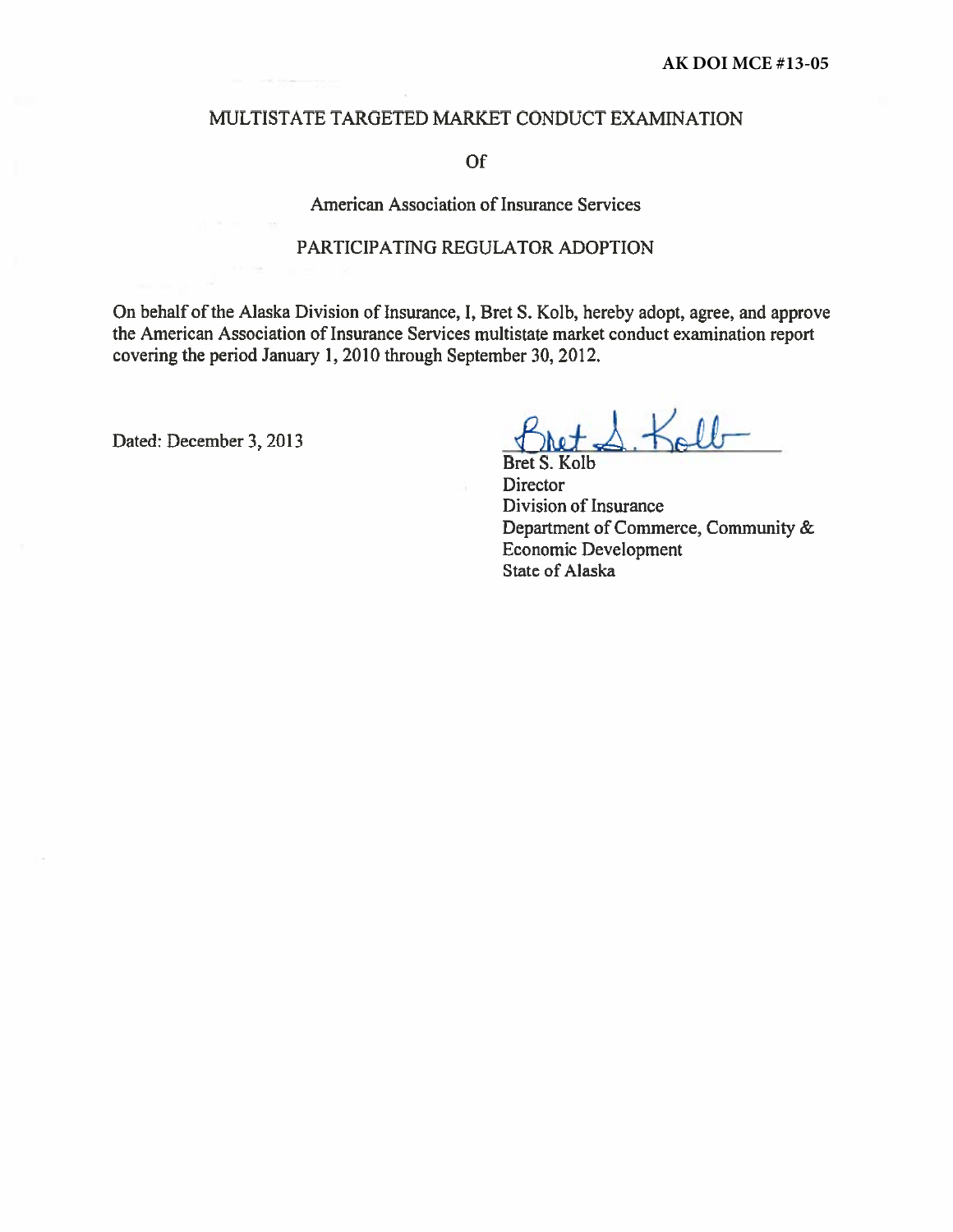## **American Association of Insurance Services 1745 S. Naperville Road Wheaton, IL 60189**

**Report of Examination As of December 31, 2012**

**Examination Report Prepared by Independent Contractors With Regard to the Limited Scope Market Conduct Examination**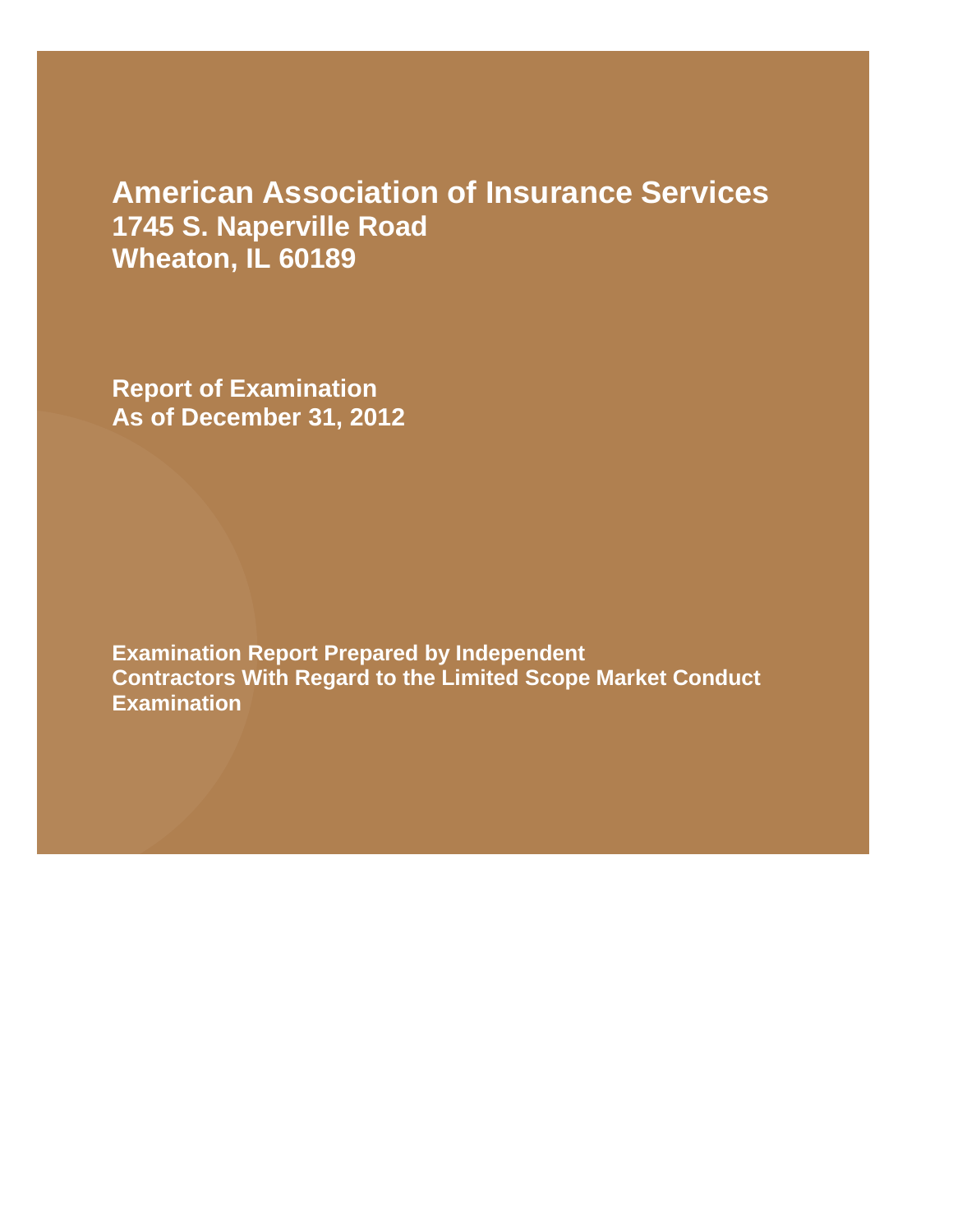# **Table of Contents**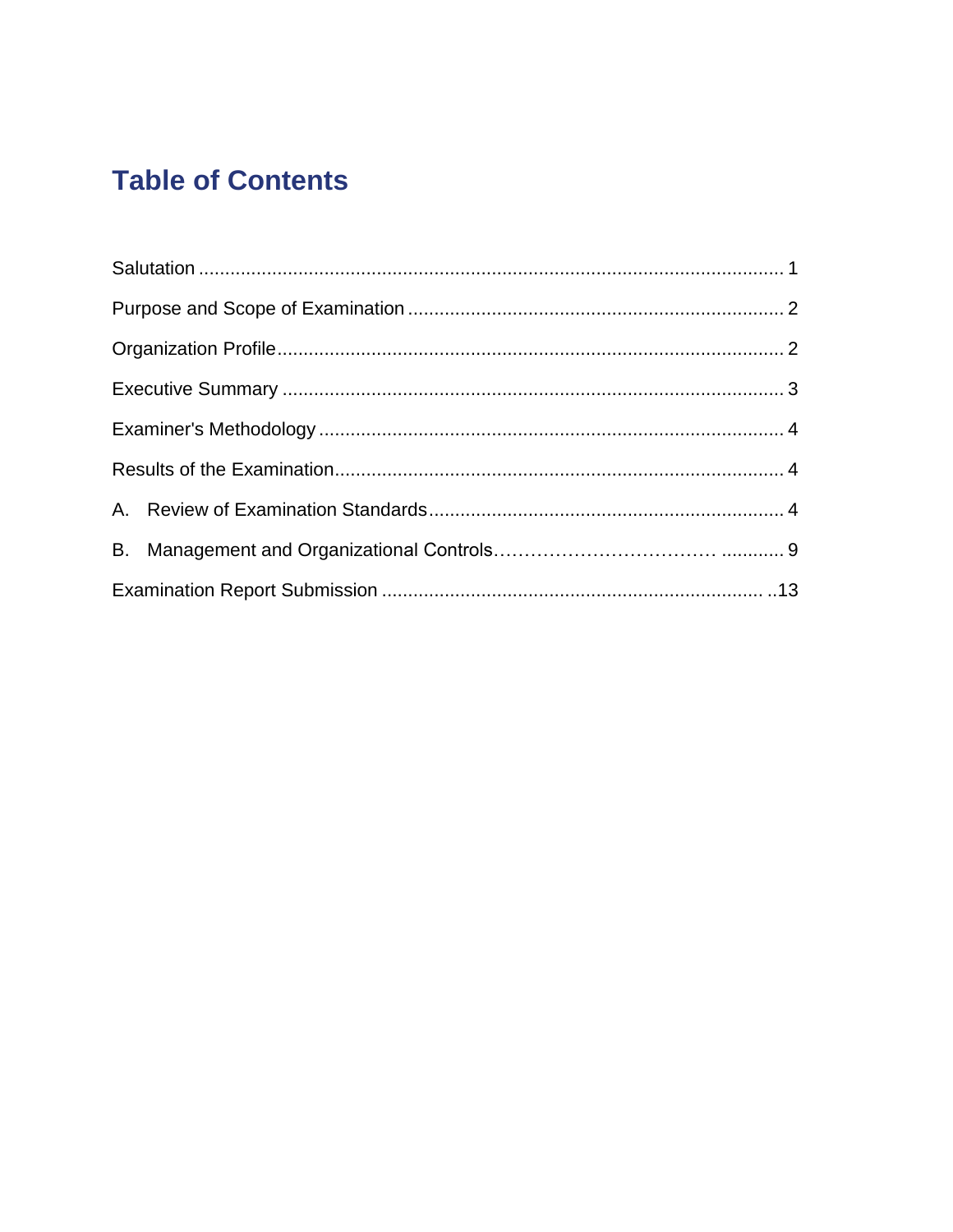October 21, 2013

Mr. Andrew Boron **Director** Illinois Department of Insurance 122 S. Michigan Ave., 19th Floor Chicago, IL 60603

Mr. Eric A. Cioppa Superintendent Maine Bureau of Insurance 76 Northern Avenue Gardiner, Maine 04345

Dear Director Boron and Superintendent Cioppa:

Pursuant to your instructions, an examination has been conducted of:

## **American Association of Insurance Services 1745 S. Naperville Road Wheaton, IL 60189**

hereinafter referred to as "AAIS" or "Organization" The following report of the findings of this examination is herewith respectfully submitted.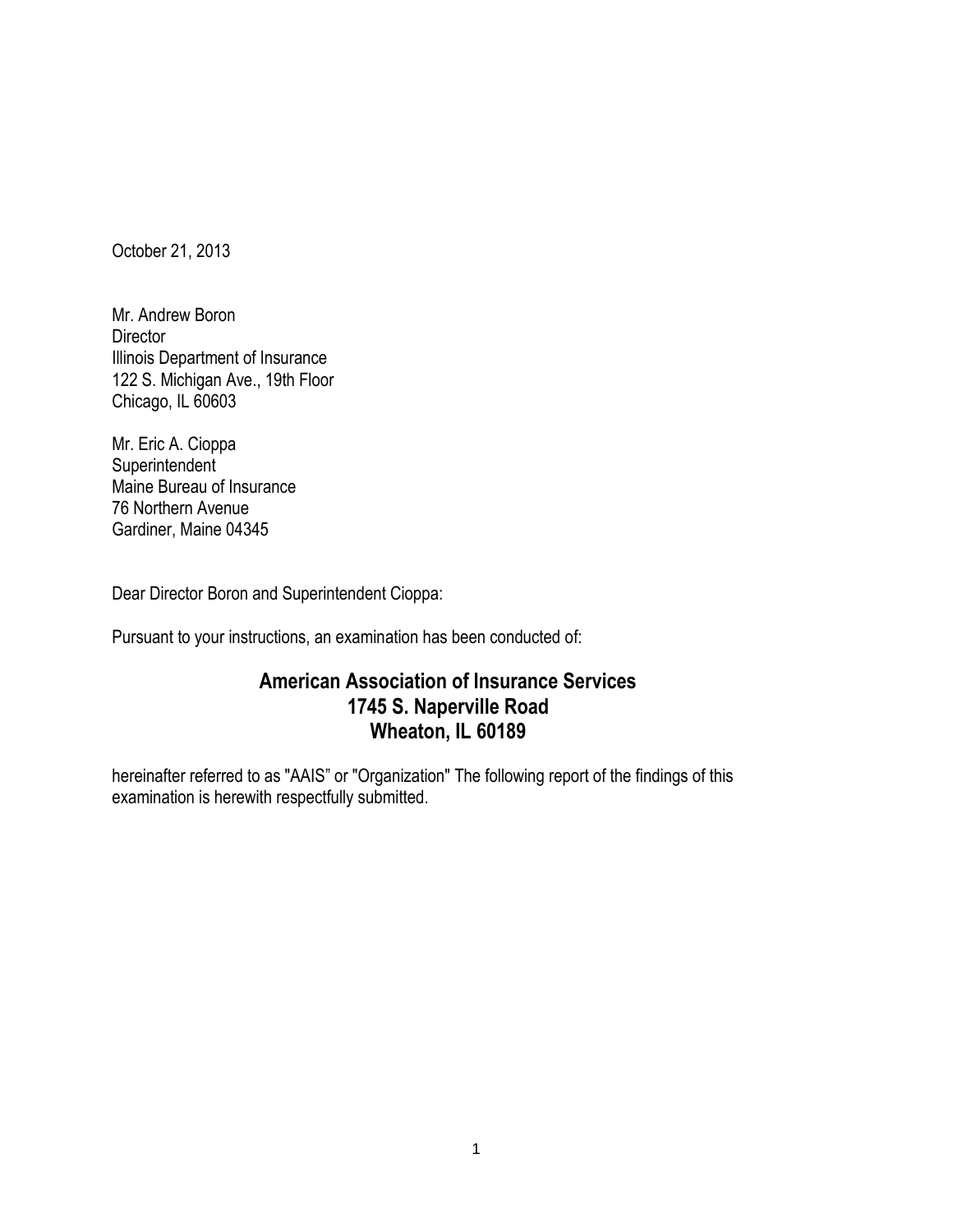#### **Purpose and Scope of Examination**

A multi-state market conduct examination (the "Examination") of the American Association of Insurance Services ("AAIS or the Organization") was called for the period of January 1, 2010 through September 30, 2012 (the "Period"). The Examination is conducted under the oversight of the Advisory Organization Examination Oversight (C) Working Group (the "Working Group") of the National Association of Insurance Commissioners ("NAIC"). Illinois and Maine served as the Lead States for the Examination. Except as noted in the report, this Examination was performed in accordance with the Standards as set forth in the 2012 Market Regulation Handbook (the "Handbook") Chapter 25, and Appendix F to Chapter 25. Risk & Regulatory Consulting, LLC ("RRC or the Examiners") was retained to assist in conducting the Examination.

RRC personnel participated in this Examination in their capacity as Examiners. The Examination Team included Actuarial and Information Technology ("IT") Specialists as well as Market Conduct Examiners. RRC provides no representations regarding questions of legal interpretation or opinion. Determination of findings, if any, constituting potential violations is the sole responsibility of the Lead States. Because of circumstances, which are explained in the Examination Report (the "Report"), the Examination was limited to a review of the Organization's practices, procedures and files, however; specific testing of procedures and controls was not performed; thus the failure to identify unacceptable or non-complying practices does not constitute acceptance of these practices.

### **Organization Profile**

AAIS is both an advisory organization and statistical agent licensed in all 50 states, providing statistical agent services to the property/casualty insurance industry and makes statistical submissions to regulators in accordance with the NAIC Handbook of Information Available to Regulators. AAIS also prepares and files advisory prospective loss costs, policy forms and manuals of rating rules for several lines of property & casualty insurance. The property and casualty lines of business ("LOB") administered by AAIS include but are not limited to: homeowners; dwelling fire and allied lines; inland marine; watercraft; business owners; commercial monolines and farm owners. AAIS does not support personal and commercial auto lines of business.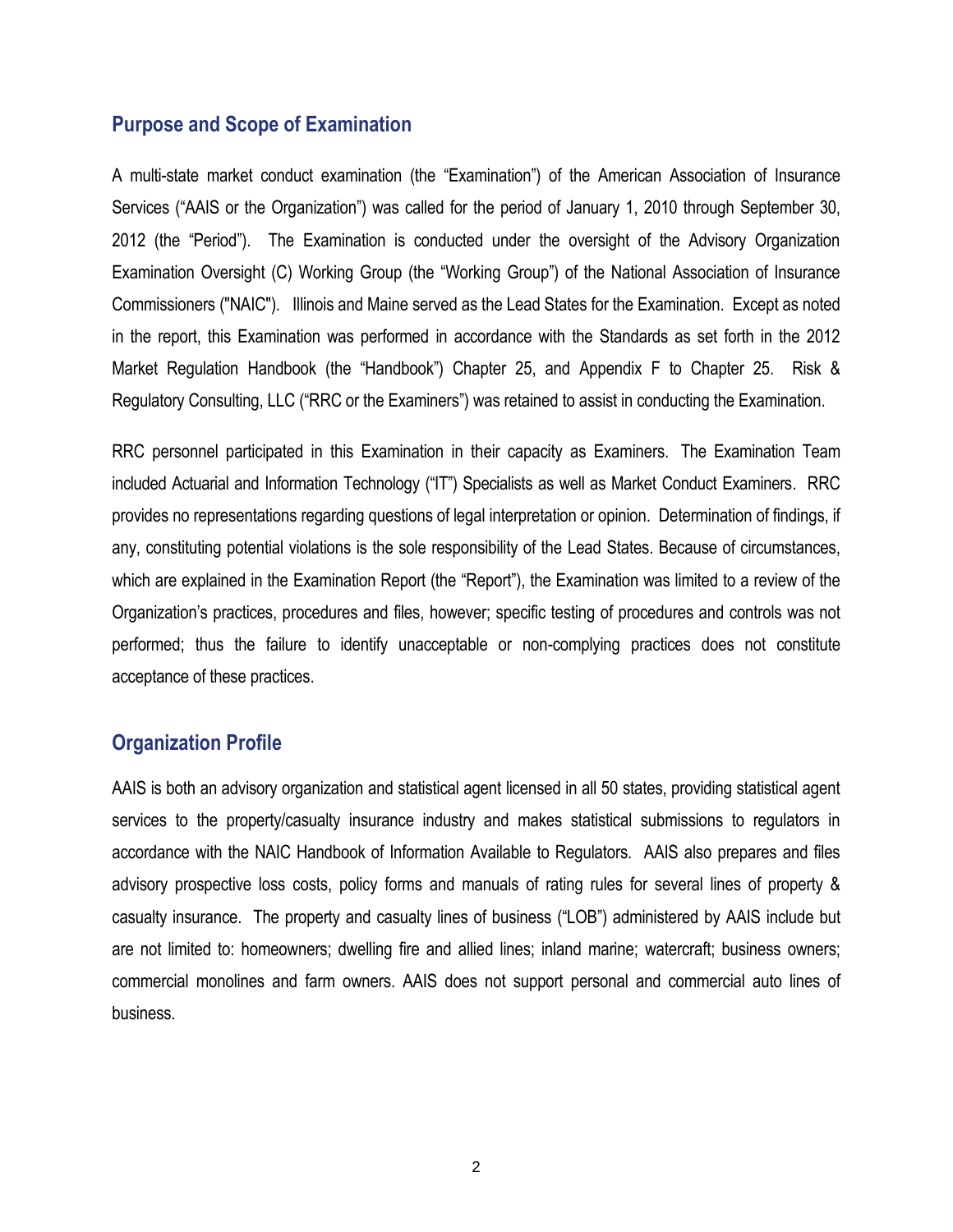AAIS is located in Wheaton, Illinois and was originally organized as the Mutual Marine Conference in 1936. In 1947 the Mutual Marine Conference and Mutual Aircraft Conference merged to form the Transportation Insurance Rating Bureau ("TIRB"). In 1975 TIRB changed its name to American Association of Insurance Services and incorporated in 1984. AAIS is a not-for-profit organization and is licensed in all states, the District of Columbia and Puerto Rico. Currently, more than 700 Property and Casualty Insurers of all sizes throughout the United States utilize AAIS. The following is a list of the advisory organization products and services AAIS offers:

- Communications with Insurance Regulators through the AAIS Government Affairs unit
- Data to help insurers make decisions about their pricing
- Statistical and actuarial services
- Insurance policy forms and filings with Departments of Insurance
- Rules needed to write and rate insurance policies

## **Executive Summary**

The scope of the Examination focused on reviewing and testing the Organization's processes and procedures in place during the Period, including but not limited to: the preparation of loss cost filings; rules, forms; operations/management; statistical plans; regulatory licenses or other authorization; data receipt and controls; processing, editing and compilation procedures; error handling and related correspondence with reporting insurers; report submissions to regulators, as well as compliance with Chapter 25 and its Appendix F and selected sections of Chapter 16 of the 2011 the Handbook. The Examiners identified during initial discussions with AAIS that the Organization had undertaken a significant enterprise wide process improvement project since hiring a new Chief Executive Officer ("CEO") and Chief Operations Officer ("COO"). The Organization's initial focus has been specific to reengineering the AAIS Information Technology ("IT") area. Additionally, it was noted that AAIS is also seeking process improvement initiatives in operational areas such as forms management, loss cost analysis and Department of Insurance filings.

The Examiner's updated the Working Group with regards to the progress of the Examination and the process improvement project AAIS was undertaking. The Working Group concluded that additional work for the Examination should be suspended and the Examiners were advised to issue a preliminary report of findings based upon the work that had been performed. Additionally, the Examiners were directed to include recommendations specific to the findings identified during the Examination.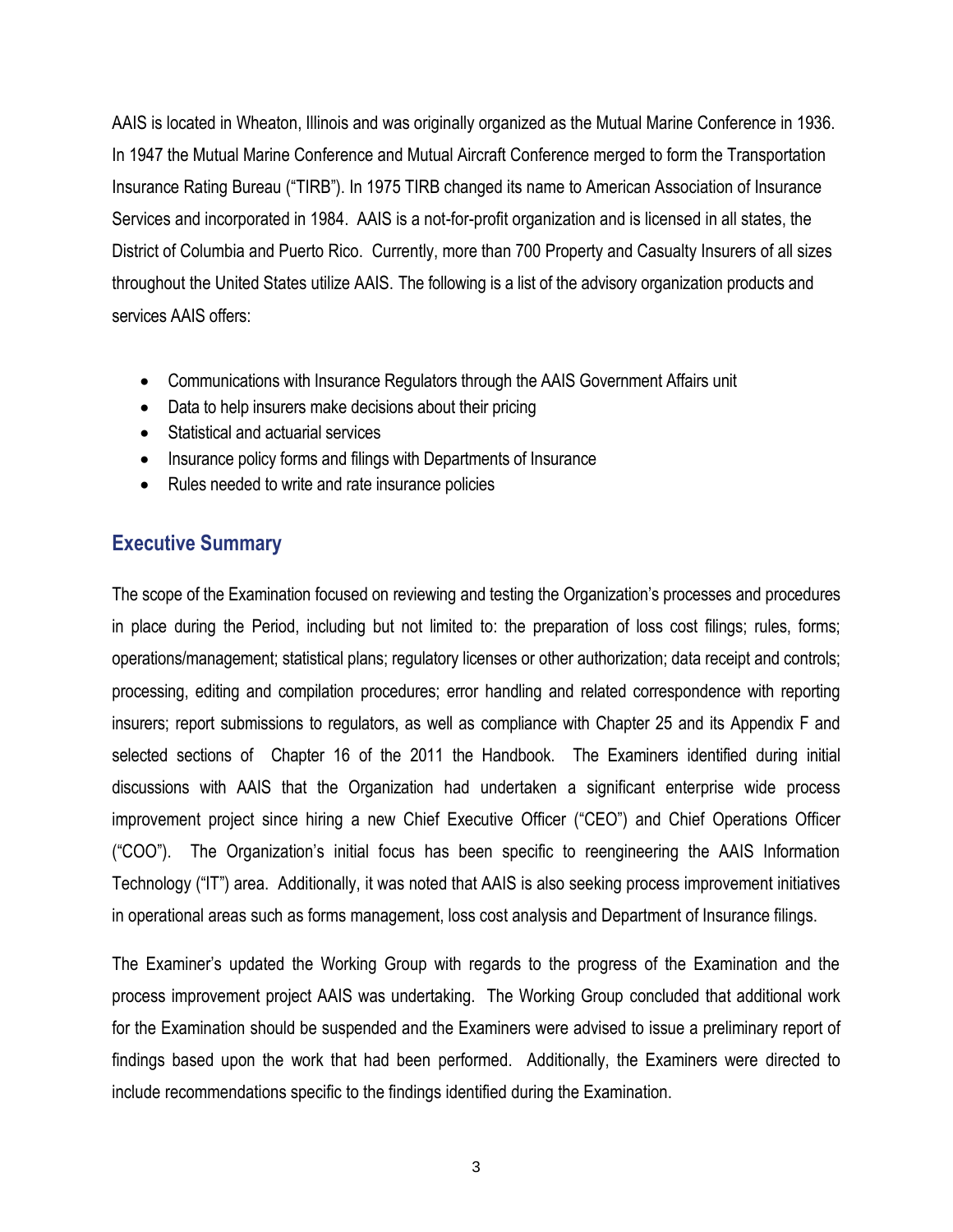As a result, this report only contains information regarding the limited IT and actuarial reviews that were performed through interviews with management, on-site walkthroughs, and a review of certain AAIS documentation.

### **Examiners Methodology**

The Examiners conducted interviews with AAIS representatives and reviewed documentation provided by the Organization and conducted on-site walkthroughs of the Organization's operations, which included a high-level review of the Organization's Actuarial and IT infrastructure and controls, consistent with Chapter 25 and Appendix F of Chapter 25.

Information Data Requests ("IDRs") were submitted throughout the course of the Examination to request data and related information or in some instances, to request a clarification of the Organization's initial response. The Examiners conducted regularly scheduled calls with the Organization and Lead States to discuss progress and the overall status of the Examination. Additionally, status updates to the Working Group were provided during NAIC meetings. Findings identified during the Examination were communicated to AAIS in the form of Concerns. It is noted that the Organization agreed with each Concern submitted by the Examiners.

## **Results Of The Examination**

## **A. REVIEW OF EXAMINATION STANDARDS**

Standard 2: The advisory organization uses sound actuarial principles for the *development of prospective loss costs.*

*Results***:** Based on the documentation reviewed, interviews, and walkthroughs; the Examiners concluded that AAIS has implemented some policies and procedures that ensure the development of prospective loss costs in accordance with applicable Actuarial Standards of Practice ("ASOP"). However, the Organization does not fully satisfy the requirements of Standard 2.

*Observation:* The Examiners reviewed AAIS' practices and procedures and compared them to certain Actuarial Standards of Practice as noted below for reference, which address the requirements of Standard 2 related to sound actuarial principles. The specific ASOP reviewed include the following: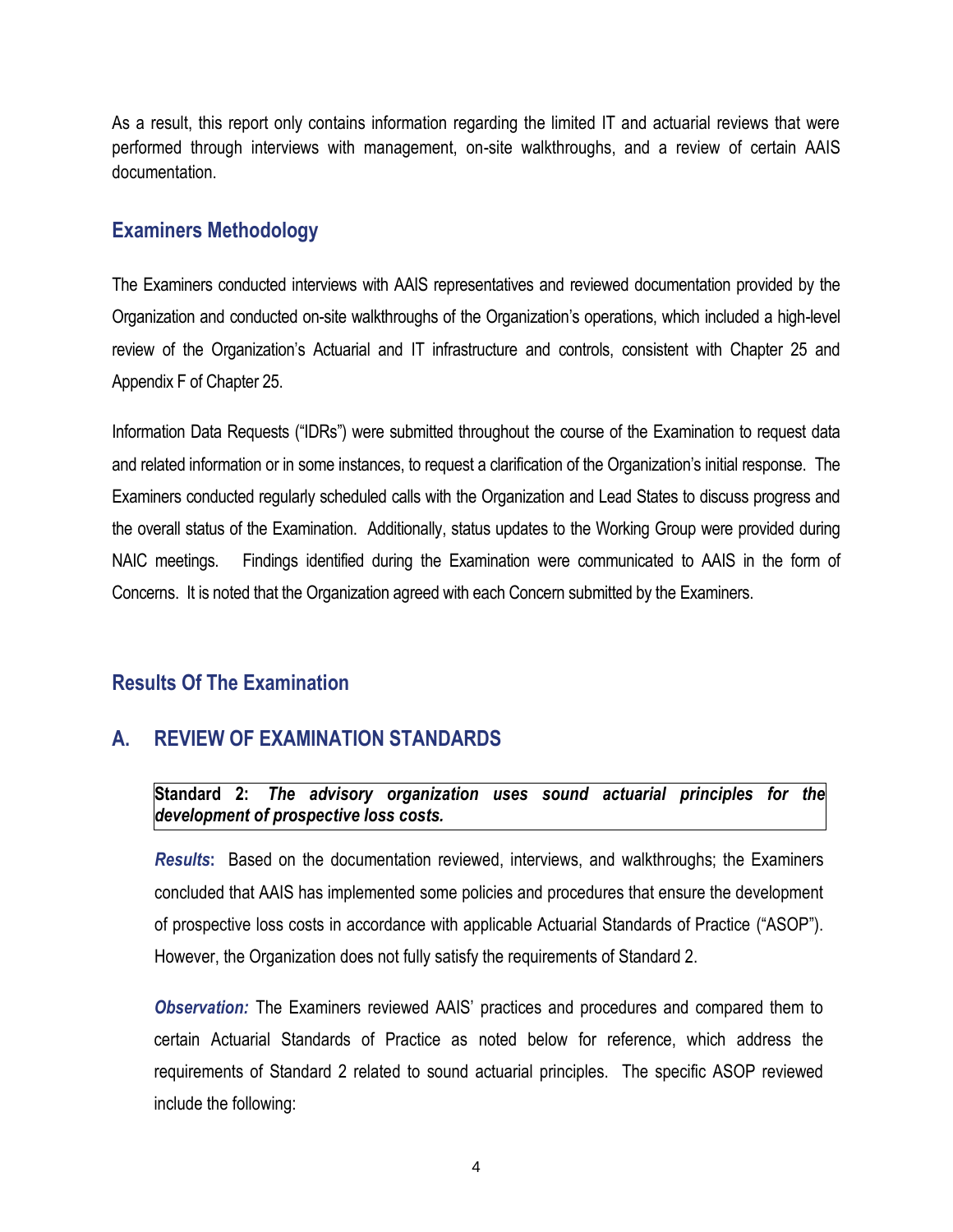- ASOP #12: Risk Classifications
- ASOP #13: Trending Procedures in Property/Casualty Insurance
- ASOP #23: Data Quality
- ASOP #25: Credibility Procedures Applicable to Accident and Health, Group Term Life and Property/Casualty
- ASOP #29: Expense Provisions in Property/Casualty Insurance Ratemaking (for loss based expenses only)
- ASOP #38: Using Models Outside the Actuary's Area of Expertise ("Property and Casualty")
- ASOP #39: Treatment of Catastrophe Losses in Property/Casualty Ratemaking, and
- ASOP #41: Actuarial Communications

Specifically, the Examiners did not identify any of the Organization's loss cost procedures that would result in premiums that are inadequate, excessive or unfairly discriminatory. However, the Examiners concluded that AAIS does not have adequate support for its actuarial function as the current staff consists of only one credentialed actuary who serves as the Chief Actuary. The Chief Actuary supervises the work of four other actuarial resources, but only one of the resources is pursuing their credential as an Associate of the Casualty Actuarial Society ("ACAS").

The Examiners also noted that the Chief Actuary reports directly to the COO who is not an actuary, has limited knowledge and experience regarding actuarial operations and is new to the Organization. Additionally, the Examiners learned that during the Period, the Organization did not have a credentialed actuary on staff nor was there a formal actuarial training program in place for the Organization's junior level analysts. Also, the Organization is absent a peer review process based on the fact that AAIS only has one credentialed actuary and there is no other AAIS employee that would be qualified to be a peer reviewer. While the United States actuarial profession does not require actuaries to specifically obtain peer review of their work product, peer review is one technique that can assist actuaries in fulfilling their obligations as prescribed in the ASOPs and the Qualification Standards for Actuaries Issuing Statements of Actuarial Opinion in the United States ("Qualification Standards"), to produce work of high quality. Annotation 1-1 to Precept 1 of the Code provides, "[a]n Actuary shall perform Actuarial Services with skill and care."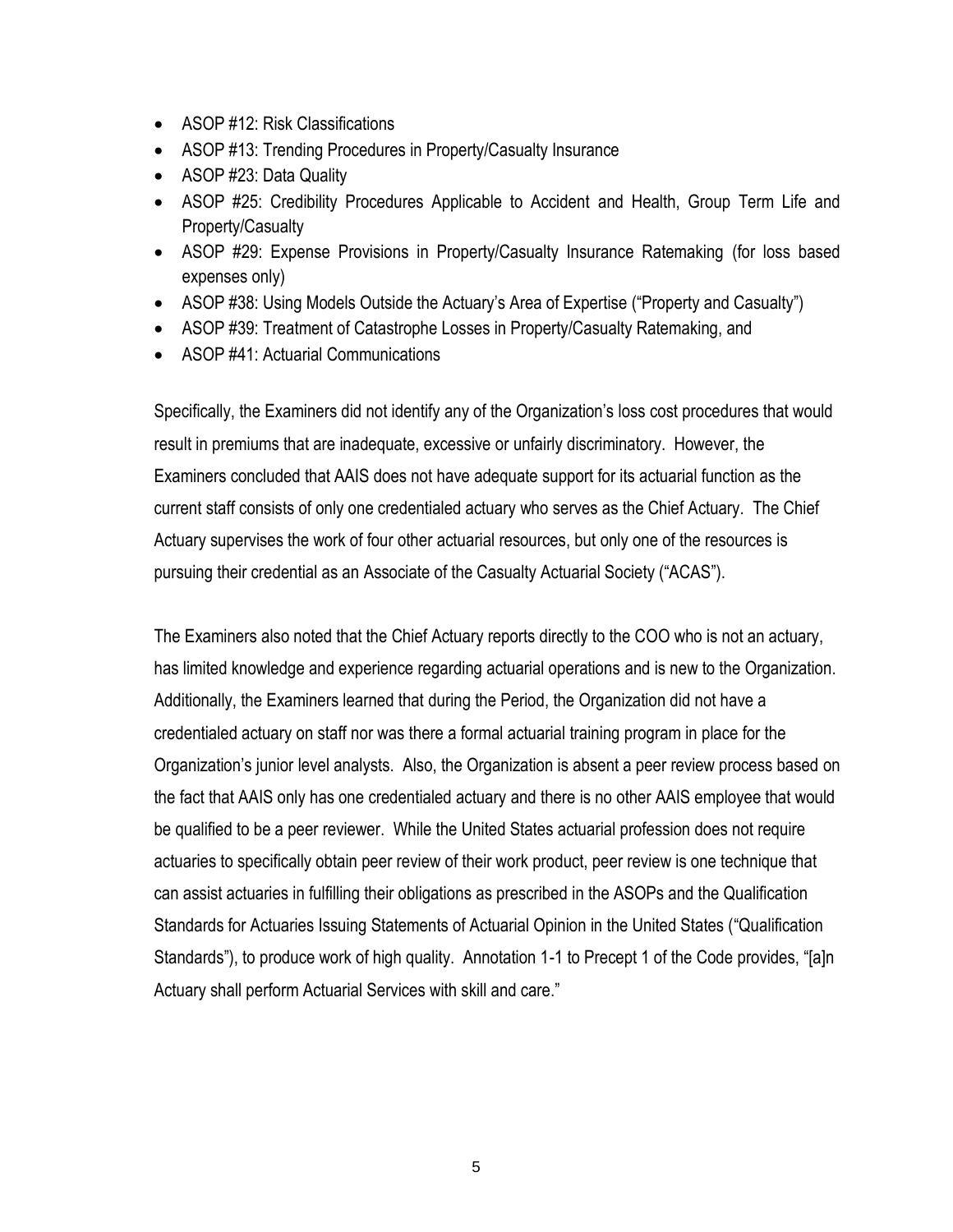By having a peer review of a work product prior to its release to its intended user(s), a preparing actuary arguably may reduce the likelihood of significant errors or omissions in a final work product released to a user(s), increasing the likelihood that the final work product will have been prepared with skill and care.

Finally, the Examiners noted that AAIS does not have a succession plan in place that would guide the organization during key staff transition.

*Recommendations:* The Organization should consider hiring an additional credentialed actuary or alternatively, retain the services of an actuarial consultant that can support a peer review process for loss cost filings. Additionally, an additional credentialed actuary would provide a foundation for the Organization's succession plan. It is noted that AAIS has confirmed that they are in the process of searching for an additional credentialed actuary and it is suggested that the Organization advise the Lead States when an additional resource is retained. AAIS has also advised the Examiners that in concert with their search for an additional actuary, they will establish a process where an external third party will conduct independent reviews of actuarial processes, data, analysis and documentation on a recurring basis. Here as well, the Examiners recommend that the details of this arrangement be shared with the Lead States. Finally, the Examiners suggest that AAIS create a formalized training program for the actuarial analysts.

*Subsequent Events*: Following completion of the Examination, the Organization advised that they have taken the following steps to address the above findings.

- AAIS hired one Fellow of the Casualty Actuarial Society and are recruiting for an additional FCAS credentialed actuary.
- Two of the Organization's staff analysts are sitting for the sixth exam in October 2013.
- AAIS has retained Pinnacle Actuarial Resources, Inc, an actuarial consulting firm to provide peer review and to assist with our internal audit program.
- The Organization is interviewing additional credentialed actuaries to ensure adequate resources to assist with short---term projects as required.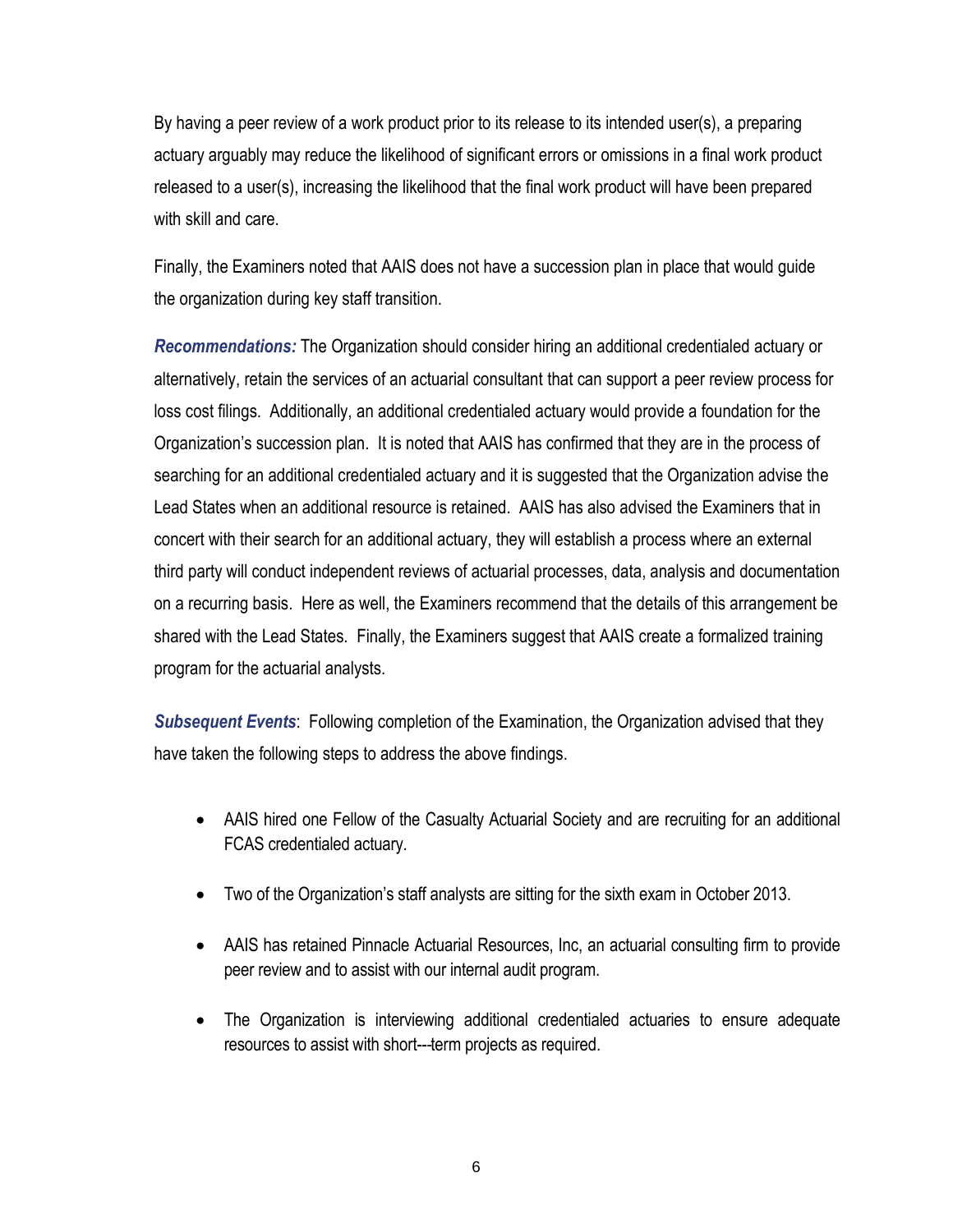**Standard 12:** *The advisory organization has an up-to-date, valid internal or external audit program.* 

*Results:* The Examiners reviewed documentation as provided by AAIS and conducted interviews with AAIS representatives and as a result, the Examiners note that AAIS does not satisfy the requirements of Standard 12.

*Observations:* A procedural review of information including interviews of AAIS key employees regarding the Organization's audit program was conducted. The Examiners learned that the Organization does not have an internal audit function nor do they perform internal audits of its operations, including audits of internal statistical data and information systems. Further in response to the Examiner's Concern regarding Standard 12, the Organization noted that "AAIS agrees with the findings. During the audit period, AAIS did not have appropriate internal or external audit programs."

*Recommendations:* The Examiners recommend that the Organization consider creating a robust audit program that includes both internal and external audits, which will enhance the Organization's control structure. While addressing this matter with AAIS the Examiners learned that the Organization has recently created several governance committees ("Committees") that will provide continual review and improvement of internal operations. According to AAIS, the Committees responsibilities will include determining the need for internal and external audits.

**Subsequent Event:** Following completion of the Examination, the Organization advised that they have taken the following steps to address the above findings. .

- AAIS has started an initiative to establish routine internal and external audits across all departments with the review of two functions, actuarial and information technology.
- Pinnacle Actuarial Resources, Inc. an actuarial consulting firm has been retained to review the Organization's processes in their actuarial area.
- A security consultant has been retained to create a formalized IT security plan with monitoring and to develop policies and procedures regarding security and event response. This consultant will assist with the upgrade of our Active Directory server.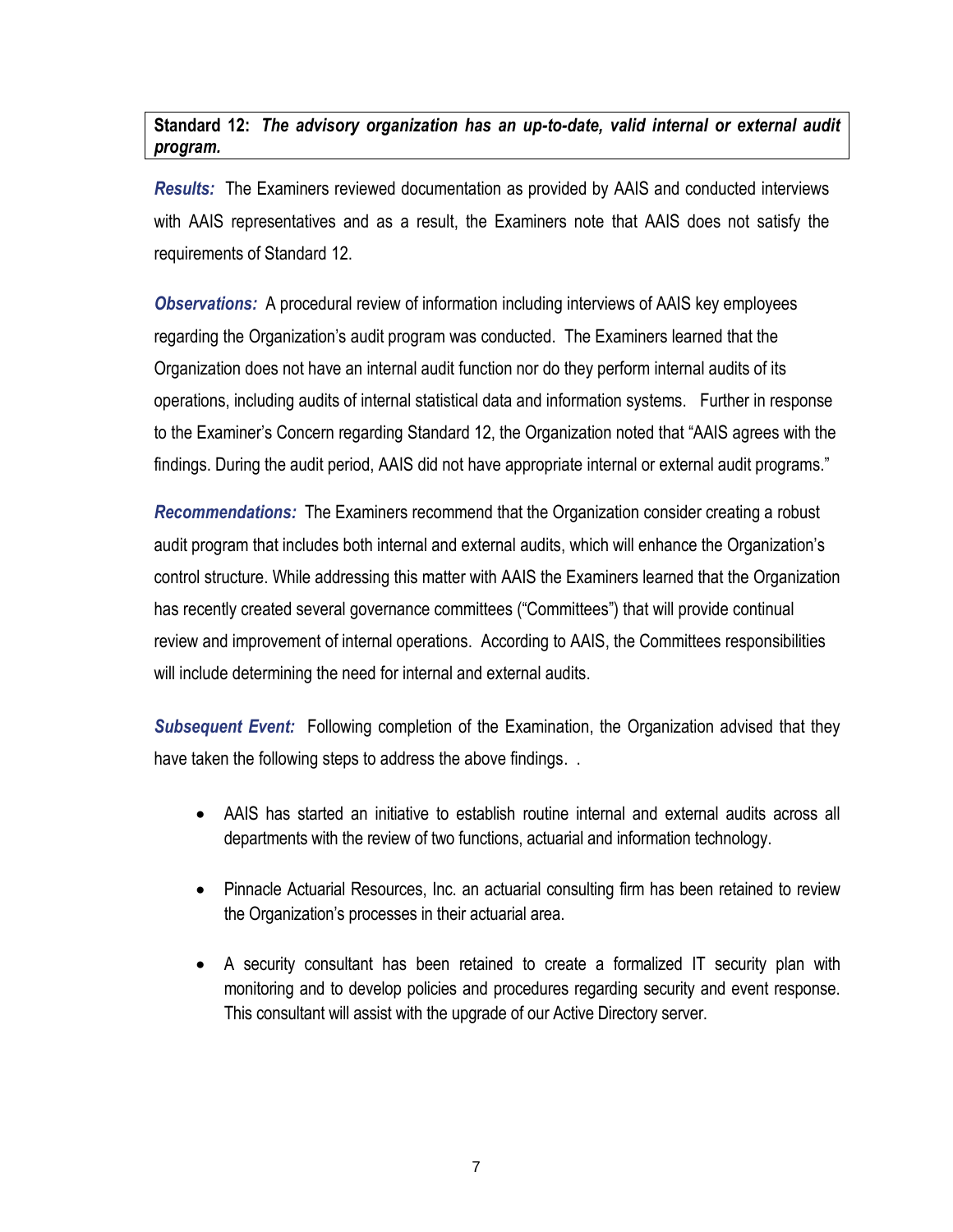**Standard 13:** *The advisory organization has appropriate controls, safeguards and procedures for protecting the integrity of computer information.*

*And*

**Chapter 25, Appendix F (Application Management) of the Market Regulation Handbook:**

**C1 Is there a control that ensures that user needs result in appropriate program change requests and the requests are appropriately developed?**

**C3 Is appropriate program, system, and parallel (when possible) testing performed by the IS staff and QA/User staff to prevent or detect errors in program coding and ensure that the application operates as intended in the production environment and provides accurate data output?**

**C6 Is there a control that ensures that only properly tested, reviewed, and approved changes are transferred into the production environment?**

*And*

**Chapter 25, Appendix F (Operations and Processing Controls) of the Market Regulation Handbook:**

**E10 a) Is there a procedure for independent testing and validation of system changes or corrections?**

**E10 b) Is there a procedure for independent testing and validation of the accuracy and completeness of data used in ratemaking or in statistical reports?** 

*Results:* The Examiners reviewed documentation provided by AAIS supported by interviews with the Organization's employees. As a result it was noted that AAIS does not satisfy the requirements of Standard 13 and Appendix F sections C1, C3, C6, and E10.

*Observations:* A documentation review, which included a process walkthrough with AAIS key employees, was performed to identify the controls the Organization has in place specific to Standard 13. Through walkthroughs and discussions the Examiners learned that the Actuarial department utilizes SAS programs and Microsoft ("MS") Excel spreadsheets for rate making processes. SAS programs, developed by Actuarial staff, are utilized to extract insurers' data from the flat files where the collected data resides, apply initial calculations and also to prepare the data for use in their Microsoft Excel templates. The MS Excel templates include calculations, using formulas within cells, as well as pivot tables to summarize data. Output from the MS Excel spreadsheet is used to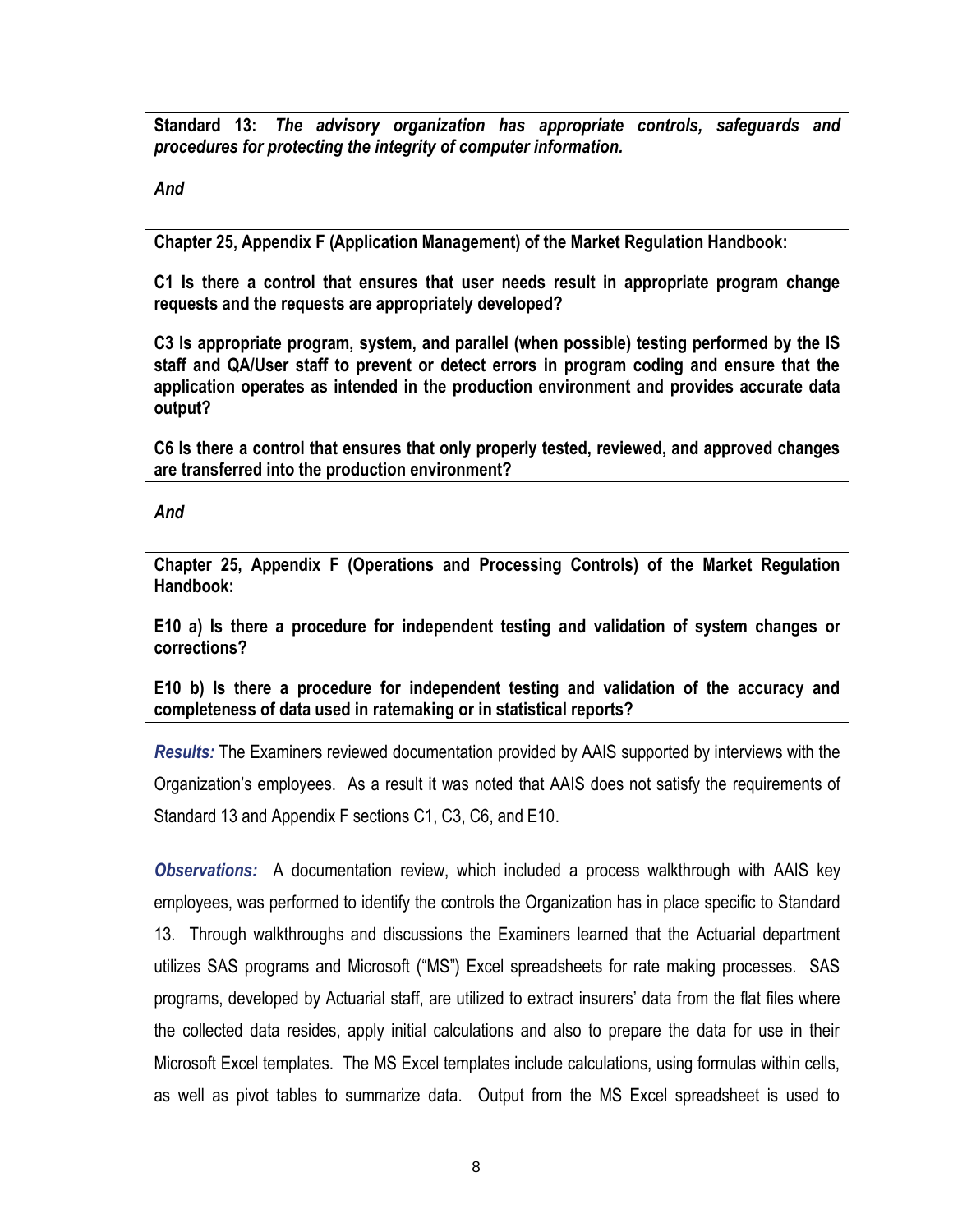generate updated rate information for inclusion in the rate manual and state filings. The Examiners determined that a formal change management policy that describes how changes to the Actuarial applications utilized for ratemaking does not exist. Additionally, changes to the SAS programs and MS Excel spreadsheets are not consistently tracked, tested or approved.

*Recommendations:* The Examiners suggest that AAIS consider creating a formalized change management process regarding the actuarial applications utilized by AAIS which would include procedures regarding the arrival, tracking, and testing of changes. While addressing this matter with the Organization the Examiners were told that a formal change management process will be created to track, test and document changes in the current actuarial applications used on a recurring basis including the Excel spreadsheets and SAS programs used on a routine basis by the Organization's actuarial department.

*Subsequent Event:* Following completion of the Examination, the Organization advised that they have taken the following steps to address the above findings, which have not been independently reviewed or tested by the Examiners.

 AAIS' Vice President of Analytics is working with the Organization's actuarial staff to improve data controls. Further the Organization advised that a project is underway to host all data in the data warehouse, to attempt to improve change management and minimize the use of SAS.

### **B. MANAGEMENT AND ORGANIZATIONAL CONTROLS**

As previously noted, the scope of the Examination included a review by the Examiners of certain aspects of Appendix F to Chapter 25, some are addressed in section A above and others are addressed in this section. Although Appendix F does not include specific Standards, the Appendix does identify areas to be included in an examination of an Advisory Organization.

The Examiners conducted a procedural review, including a process walkthrough with AAIS key employees to address certain areas of Appendix F as follows: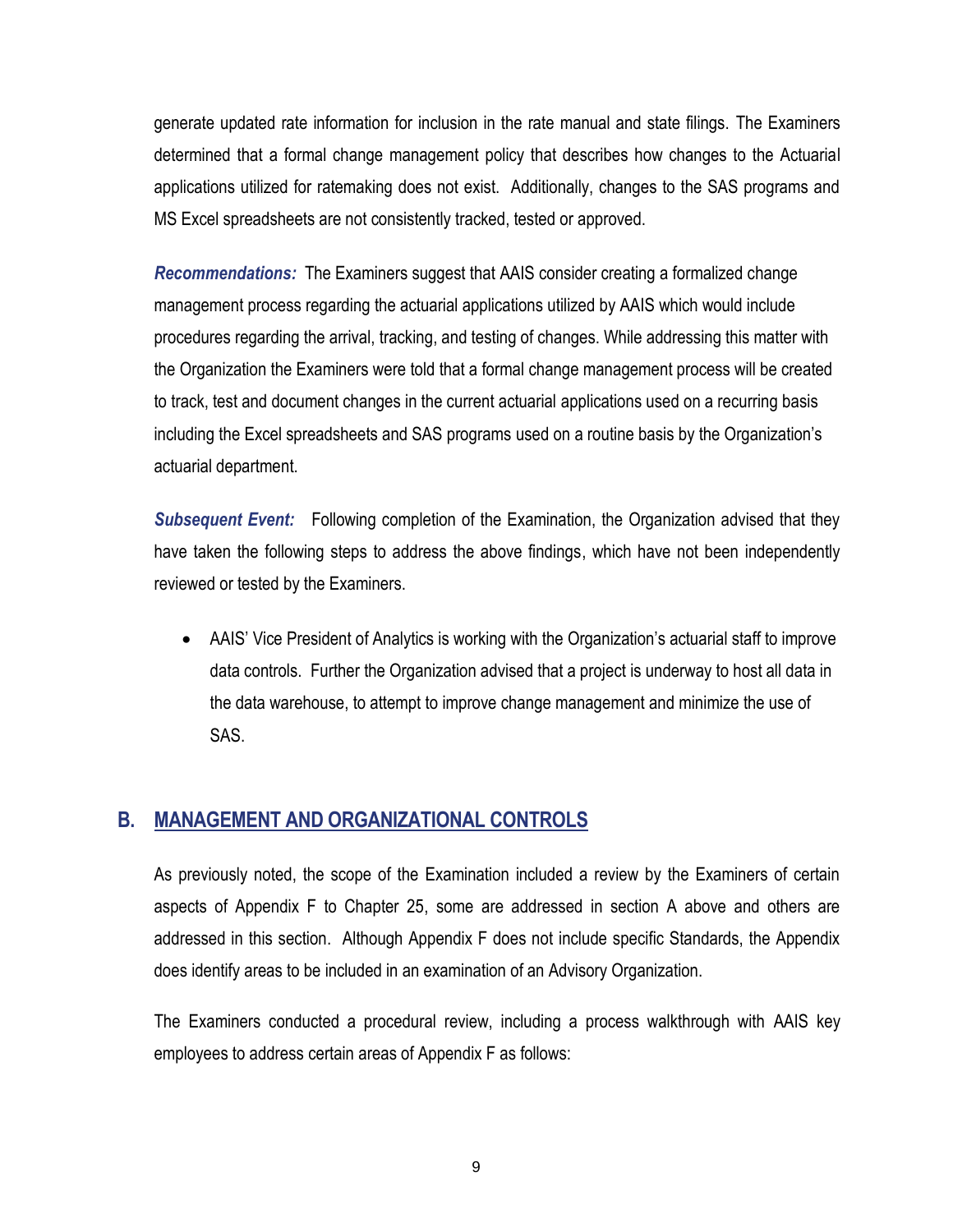#### **Logical and Physical Security**

The purpose of this aspect of the Examination is for the Examiners to review the Organization's physical security systems and specific user access within certain of the Organization's critical IT applications.

**Chapter 25, Appendix F – Physical and Logical Security of the Market Regulation Handbook:**

*B6* **Does user department management periodically validate the access capabilities provided to individuals in the department?**

*B7* **Do procedures provide for prompt cancellation of identification codes and passwords when the employment of the assigned individual has been terminated?**

*B8 Does* **management review and resolve reports of security violations?**

*B9* **Do procedures exist which require authorized users of computing resources to be given specific permission to access particular resources, including data files, applications, the operating system and utilities?**

*B10* **Is there a control that ensures appropriate restriction of remote access (e.g., through networks or using dial-up facilities)?**

**B14 Are periodic checks carried out to confirm that employees' current application access is commensurate with job responsibilities?**

**B15 Are there procedures that ensure that application access is appropriately changed on a timely basis when employees transfer or terminate?**

*Results:* The Examiners reviewed documentation provided by AAIS supported by interviews with representatives of the Organization. The Examiners note that AAIS does not satisfy the requirements of Appendix F sections B6, B7, B8, B9, B10, B14 and B15.

*Observations:* Based on discussions with AAIS regarding the Organization's logical security controls, the Examiners noted the following:

 AAIS utilizes Microsoft Active Directory and AS400 to manage user control access to the Organization's network resources and applications. However, a periodic review of user access that would ensure user access remains appropriate; is neither formally performed nor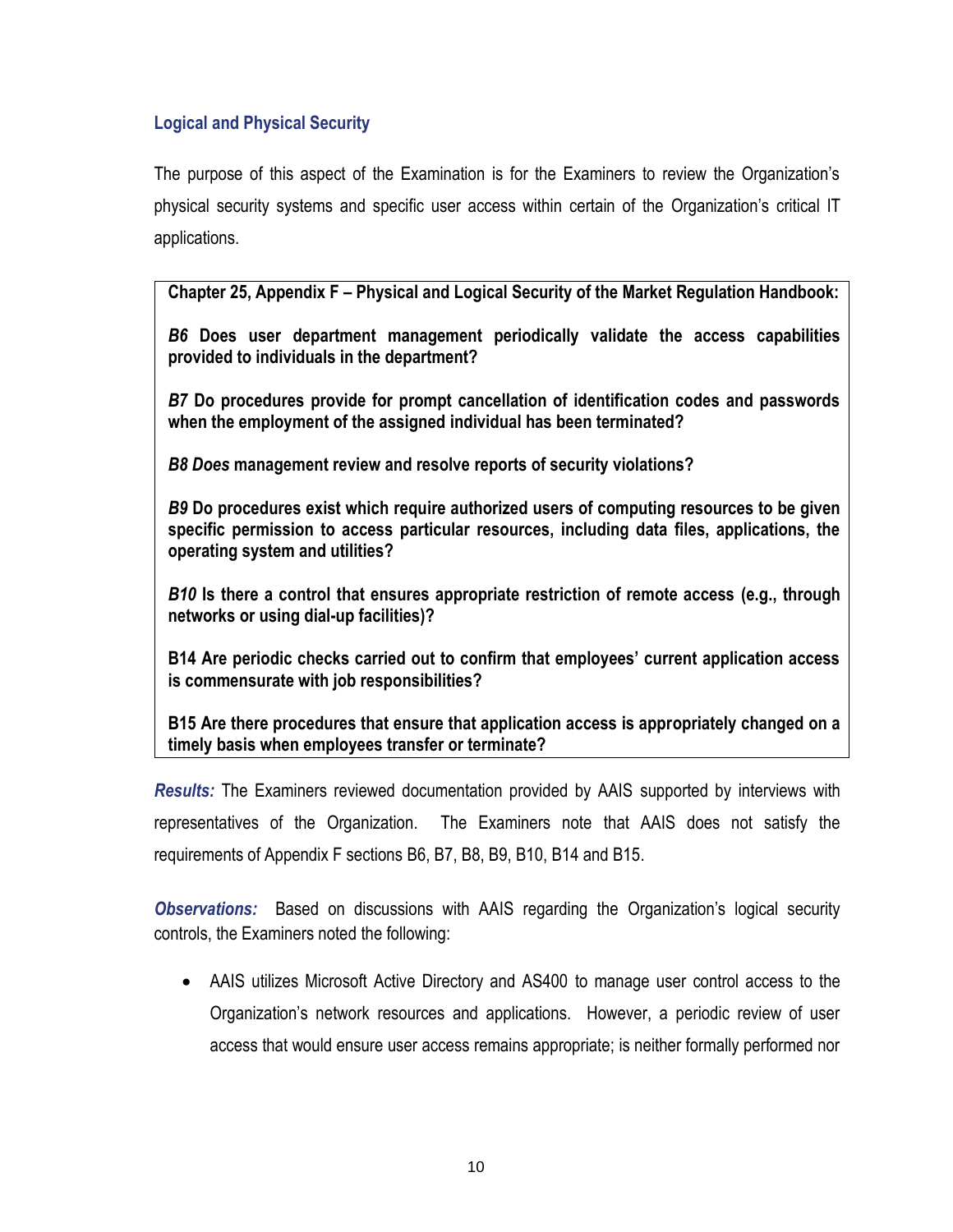documented. The Examiners further note that a documented procedure for user access administration (i.e. add/remove user ID) does not exist.

 The AAIS network allows for remote access and is enabled for approved users. While remote access is allowed by AAIS, a formal set of policies and procedures that specify the rules and restrictions required to be followed by users accessing the Organization's network from a remote location do not exist.

The AAIS internal network is connected to the internet via a router provided by the local Internet Service Provider, and a WatchGuard firewall is in place to protect the AAIS internal network. Additionally, as noted above, Microsoft Active Directory and AS400 are utilized to manage user access to the AAIS network resources and applications. However, there is no system in place that will create reports or alerts of security violations. Therefore, such incidents are not reviewed and formally tracked for the network or application layer.

*Recommendations:* The Examiners suggest that the Organization create the following procedures: adding, changing, or deleting user access to the Organization's applications; periodic formally documented reviews to ensure that user access is current and appropriate; and formal procedures that specify the rules and restrictions for users accessing the AAIS network from a remote location. The Examiners also suggest that AAIS create reports that indicate security violations, and these reports should be reviewed as they are produced in order to detect potential security violations.

*Subsequent Event:* Following completion of the Examination, the Organization advised that they have taken the following steps to address the above findings, which have not been independently reviewed or tested by the Examiners.

- The Organization's AS400 has been completely decommissioned and is no longer part of the user access system.
- AAIS has contracted with AllCovered and a security consultant to upgrade the Active Directory.
- AAIS developed two policies in 2012 to assist in addressing remote access and telecommuting issues.
- AAIS reports that their physical network was completely upgraded in February 2013. A Cisco ASA 5510 Security Plus Firewall was installed that is monitored by AllCovered.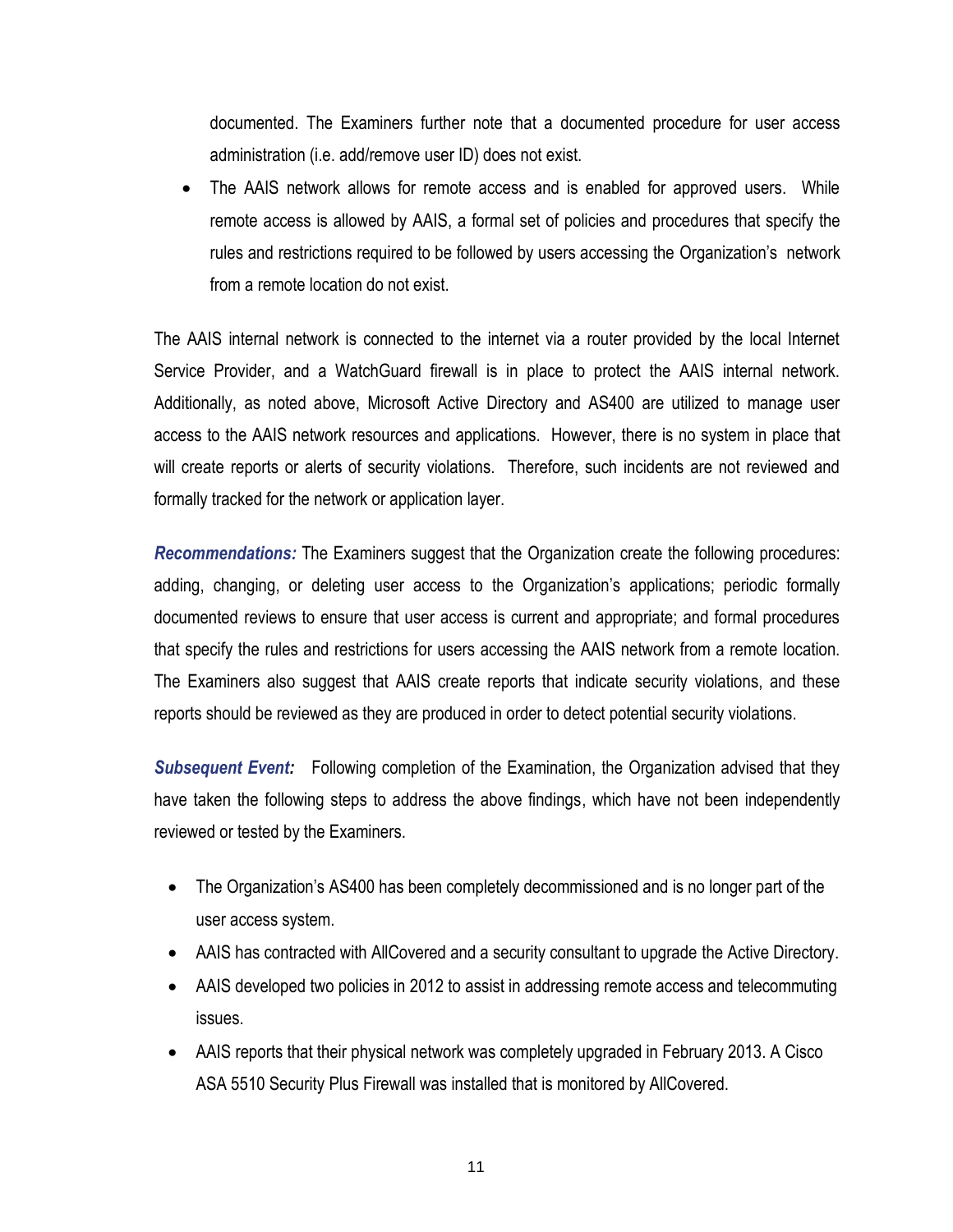- The security consultant retained by the Organization is currently reviewing monitoring and developing ongoing policies and procedures regarding security monitoring and response.
- The Organizations Human Resource procedures are now in place regarding adding, changing and deleting user access. Records are stored with the Manager, Human Resources. This process will be reviewed and updated by the security consultant as required.

AAIS advised that they are willing to share internal audit reports with the NAIC Advisory Organization Examination Oversight (C) Working Group as they are developed.

*Observations:* As previously discussed the Organization has undertaken a significant enterprise wide process improvement project and in consideration of those efforts, additional work for this Examination was suspended, including any testing of AAIS' procedures and controls consistent with the Handbook, Chapter 25, and Appendix F to Chapter 25.

*Recommendations:* The Examiners recommend that a follow-up examination of AAIS be conducted within the next 12 months, following confirmation with the Organization regarding the progress they have made in remediating the issues identified during the Examination. The follow-up examination would provide an independent focus on assessing the results of the Organization's process improvement efforts and testing and AAIS' compliance with the requirements of the Handbook, Chapter 25 and Chapter 25, Appendix F. The issues identified during the Examination, and specifically those involving establishing appropriate IT controls, which aid in protecting the integrity of the data collection and rating process and ensuring there are appropriate user access safeguards, are significant in that they have a direct impact on the Organization's core business processes. While it is acknowledged that AAIS is taking positive steps to address the identified findings, a follow-up examination will be important to confirm the progress the Organization has made regarding AAIS' ability to manage and provide accurate information. This is in the best interests of their subscribers and those dependent on the information AAIS provides as an advisory organization.

12